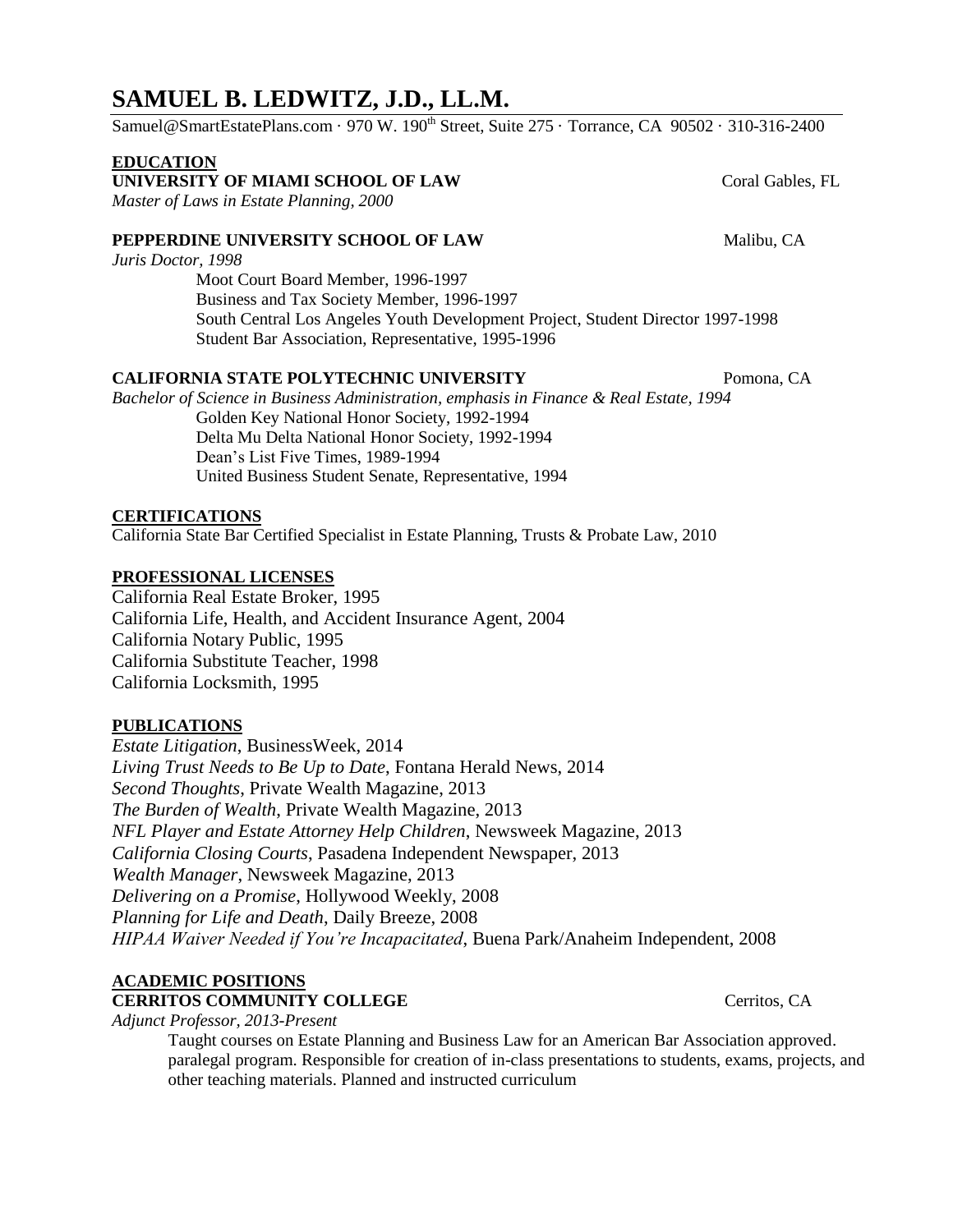#### **SEMINARS AND PRESENTATIONS**

*Eliminating the Mandatory "B" Trust—Saving Time and Money* Seminar to the General Public, 2013 *Pet Trusts: You, Your Bird, and Forever After* Torrance Bird Society, 2013 *IRA and Life Insurance Estate Planning* Comerica Bank, 2013 *Pet Trusts and QPRTs* South Bay Trust and Estate Council Focus Session, 2013 *Real Estate Issues in Probate* Coldwell Banker Broker's Meeting, 2012 *1031 Exchanges and Real Estate Sales During Probate* Century 21 Broker's Meeting, 2012 *Estate Tax Laws for 2011* Tom Gau's Monthly Seminar, 2011 *Changes in the Estate Tax Laws* Pinnacle Wealth Monthly Meeting, 2011

#### **EXPERIENCE**

#### **BEZAIRE, LEDWITZ & BORNCAMP, APC** Torrance, CA

*President, Attorney at Law*, *2006-Present*

Act as President for six attorney law firm with five office locations throughout Southern California. Practice dedicated to estate planning, estate administration, probate, estate litigation, probate litigation, and Medi-cal planning. Analyze, create, and service estate plans for diverse client base exceeding 1,000 individuals and families. Estate plans include living trusts, wills, and irrevocable trusts, as well as advance health care directives, HIPAA waivers, and powers of attorney for asset management. Handle estate administrations, including asset allocations, overseeing 706 returns, and offering other tax advice. Interview and hire new personnel, including support staff and associate attorneys. Draft advanced estate plans, including family limited partnerships (FLPs), charitable remainder trusts (CRTs), limited liability corporations (LLCs), irrevocable life insurance trusts (ILITs), and qualified personal residence trusts (QPRTs).

#### **LAW OFFICES OF KAVESH, MINOR & OTIS** Torrance, CA

*Associate, 2000-2006*

Four attorney law firm dedicated to the practice of estate planning and estate administration. Responsibilities included extensive client contact to determine estate planning needs. Analyzed, created, drafted, and serviced estate plans for clients.

#### **PROFESSIONAL ASSOCIATIONS**

Beverly Hills Bar Association, 2011-present Long Beach Bar Association, 2011-present Long Beach Trust and Estate Council, 2011-present Los Angeles Trust and Estate Council, 2011-present National Academy of Elder Law Attorneys, 2011-present Pasadena Bar Association, 2011-present Society of Estate and Trust Practitioners, 2011-present South Bay Bar Association, 2011-present Los Angeles County Bar Association, 2010-present South Bay Estate and Trust Council, 2010-present